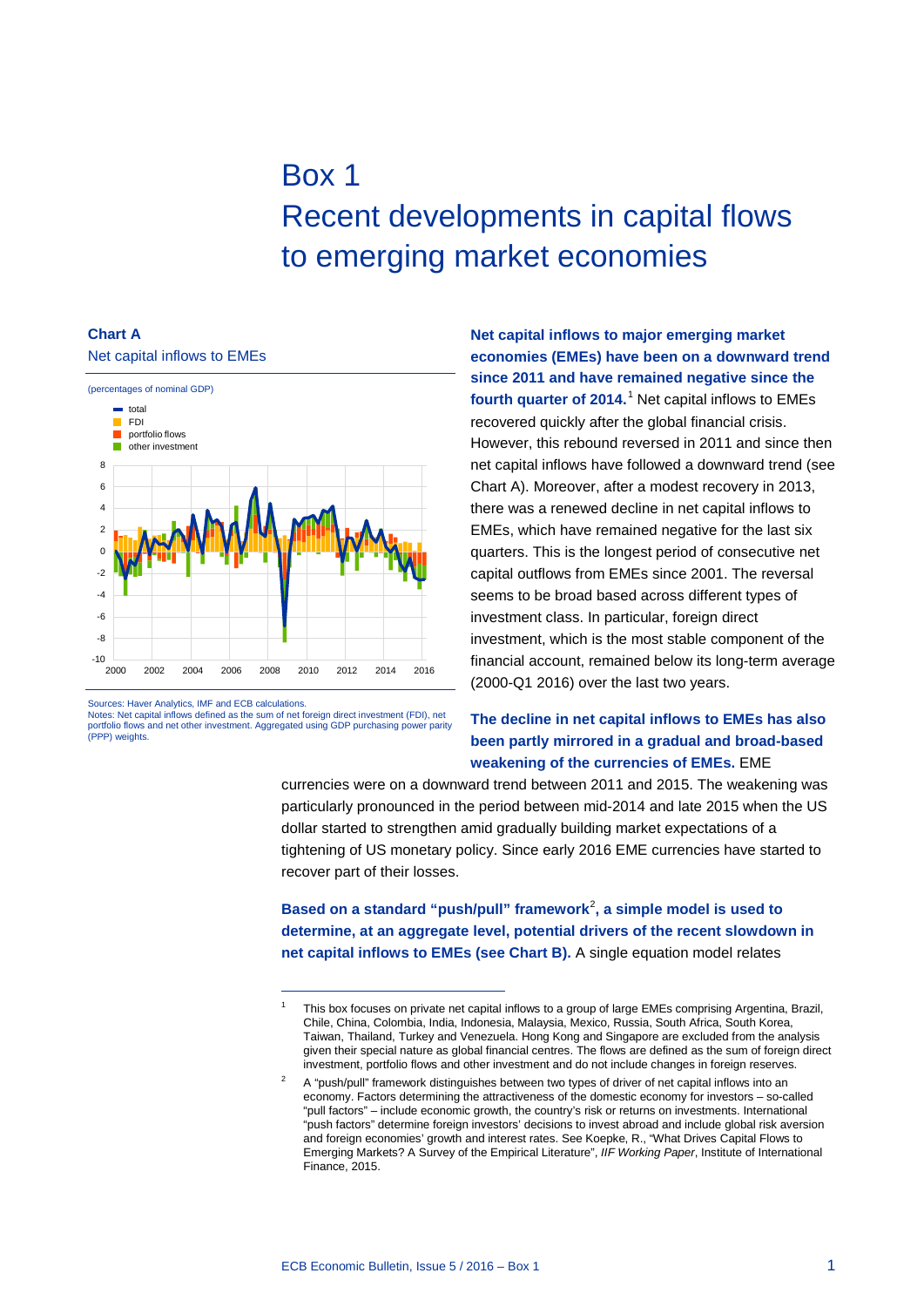aggregate balance of payments net capital inflows to EMEs (measured in percentages of GDP) to the relative attractiveness of domestic economic conditions (measured as the real GDP growth differential between the respective EMEs and advanced economies and by interest rate differentials) and to changes in global conditions, including global risk aversion (measured by the VIX Index), changes in oil prices and a measure of expectations of US monetary policy.

**The model results suggest that a falling growth differential between EMEs and advanced economies has been a major driver of net capital outflows from EMEs over recent years.** Since 2010 growth in major EMEs has been on a downward trend, driven both by a deteriorating external environment and domestic structural factors (see Chart C). $<sup>3</sup>$  $<sup>3</sup>$  $<sup>3</sup>$  At the same time, growth in advanced economies</sup> has stabilised since 2013. This has resulted in a diminishing growth differential between EMEs and advanced economies, making the former less attractive for foreign investment. Moreover, low growth or recessions in some EMEs might have bolstered gross capital outflows. The average quarterly growth differential decreased from 1.2 percentage points in the pre-crisis period (2001-07) to 0.9 percentage point in 2010-15 and to 0.7 percentage point over the last two years.

# **Chart B** Model-based contributions to net capital inflows to EMEs



<span id="page-1-0"></span>Sources: Datastream, Haver Analytics, IMF and ECB calculations. Notes: See footnote 1 of this box for the country sample. The sample period is from Q1 2000 to Q1 2016. All aggregates are computed using GDP PPP weights. Growth differential calculated against an aggregate of advanced economies (see notes to Chart C for the country sample). The interest rate differential and US monetary policy expectations are not statistically significant in the regression; therefore, the chart is based on the model excluding these variables (the contributions of the other factors remain practically unchanged). To address the endogeneity problem, lagged growth differentials are used.

-

#### **Chart C**





Sources: Haver Analytics, IMF and ECB calculations. Notes: See footnote 1 of this box for the country sample. Aggregated using GDP PPP weights. Advanced economies include Australia, Canada, Denmark, the euro area, Japan, Norway, Sweden, Switzerland, the United Kingdom and the United States. The latest observation is for Q1 2016.

### **In addition, capital flows to EMEs have been substantially affected by external factors such as global risk aversion and changes in oil prices.** The model

See the article entitled "The slowdown in emerging market economies and its implications for the global economy", *Economic Bulletin*, Issue 3, ECB, 2016.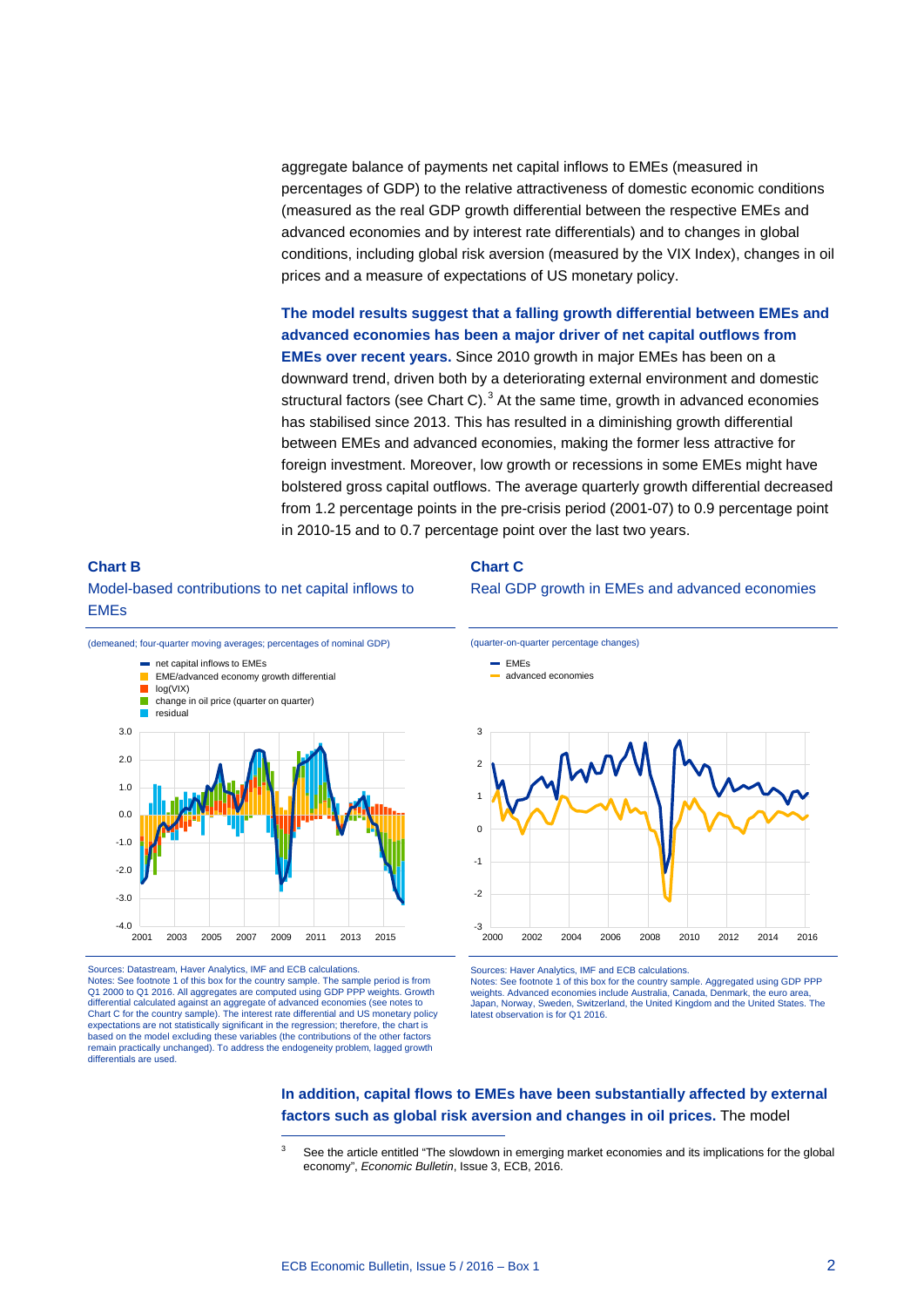results show that net capital inflows respond to global risk aversion, which is consistent with the empirical evidence found in the literature.<sup>[4](#page-2-0)</sup> Furthermore, the recent period of net capital outflows from EMEs also seems to have been strongly driven by the decline in oil prices which began in 2014. Oil price declines directly affect the economic and financing conditions of commodity exporters. However, changes in oil prices are also positively correlated with net capital inflows to commodity importers. This could be associated with the fact that oil prices partly reflect global demand conditions and therefore global income.<sup>[5](#page-2-1)</sup> In particular, while the initial phase of the fall in oil prices as of mid-2014 was mainly supply-driven, the decline from autumn 2015 to January 2016 is believed to have been more demand-driven.<sup>[6](#page-2-2)</sup>

**The process of US monetary policy normalisation has drawn attention to the role of expectations about the future path of US policy rates in determining** 

**capital inflows to EMEs.** The orderly developments in financial markets in December 2015, when the US policy rate hike was fully priced in by the markets, compared with the "taper tantrum" episode in 2013, have highlighted the importance of expectations concerning US monetary policy for global financial market developments. Using several different proxies for US monetary policy expectations, a significant effect of such expectations on aggregate net capital flows to EMEs is not found.<sup>[7](#page-2-3)</sup> However, these expectations seem to play a more significant role as a determinant of portfolio flows examined at higher frequencies. $8$  The role of interest rate differentials between EMEs and advanced economies is also not clearly captured in the specific set-up of the model; however, their effects are found to be significant in other more detailed studies.<sup>[9](#page-2-5)</sup>

-

<span id="page-2-1"></span><span id="page-2-0"></span>Koepke (2015), op. cit.

<sup>5</sup> See Ahmed, S., Curcuru, S., Warnock, F. and Zlate, A., "The Two Components of International Portfolio Flows", 2015. The authors show (for portfolio flows) that, next to flows stemming from active portfolio reallocation decisions, flows attributable to new savings (income effect) are an important part of total portfolio flows.

<span id="page-2-2"></span><sup>6</sup> See the box entitled "Global implications of low oil prices", *Economic Bulletin*, Issue 4, ECB, 2016.

<span id="page-2-3"></span>Alternative specifications are tried, including US ten-year Treasury yields, the difference between US ten-year Treasury yields and three-month money market rates, and Eurodollar futures contracts.

<span id="page-2-4"></span><sup>8</sup> See, for example, Dahlhaus, T. and Vasishtha, G., "The Impact of U.S. Monetary Policy Normalization on Capital Flows to Emerging-Market Economies", *Staff Working Papers*, No 14-53, Bank of Canada, 2014. The authors find a statistically significant, but small, economic effect of the US policy normalisation shock on monthly portfolio flows to EMEs. A recent analysis by the IMF (*World Economic Outlook*, April 2016, Chapter 2) finds a similar result at a weekly frequency and for a sample period as of 2013.

<span id="page-2-5"></span>A standard specification is tried using the policy rate differential against advanced economies and an alternative, using a two-year government bond yield differential to capture more accurately recent developments in advanced economies' monetary policies. The model results do not show a statistically significant impact of EME/advanced economy interest rate differentials on net capital inflows to EMEs. This could be due to the level of aggregation of the dependent variable, which does not allow the heterogeneity of individual countries' interest rates and risk profiles to be taken into consideration. Other studies often employ a panel methodology, which allows country-specific effects to be taken into account. See, for example, Ahmed, S. and Zlate, A., "Capital Flows to Emerging Market Economies: A Brave New World?", *International Finance Discussion Papers*, No 1081, Board of Governors of the Federal Reserve System, 2013.